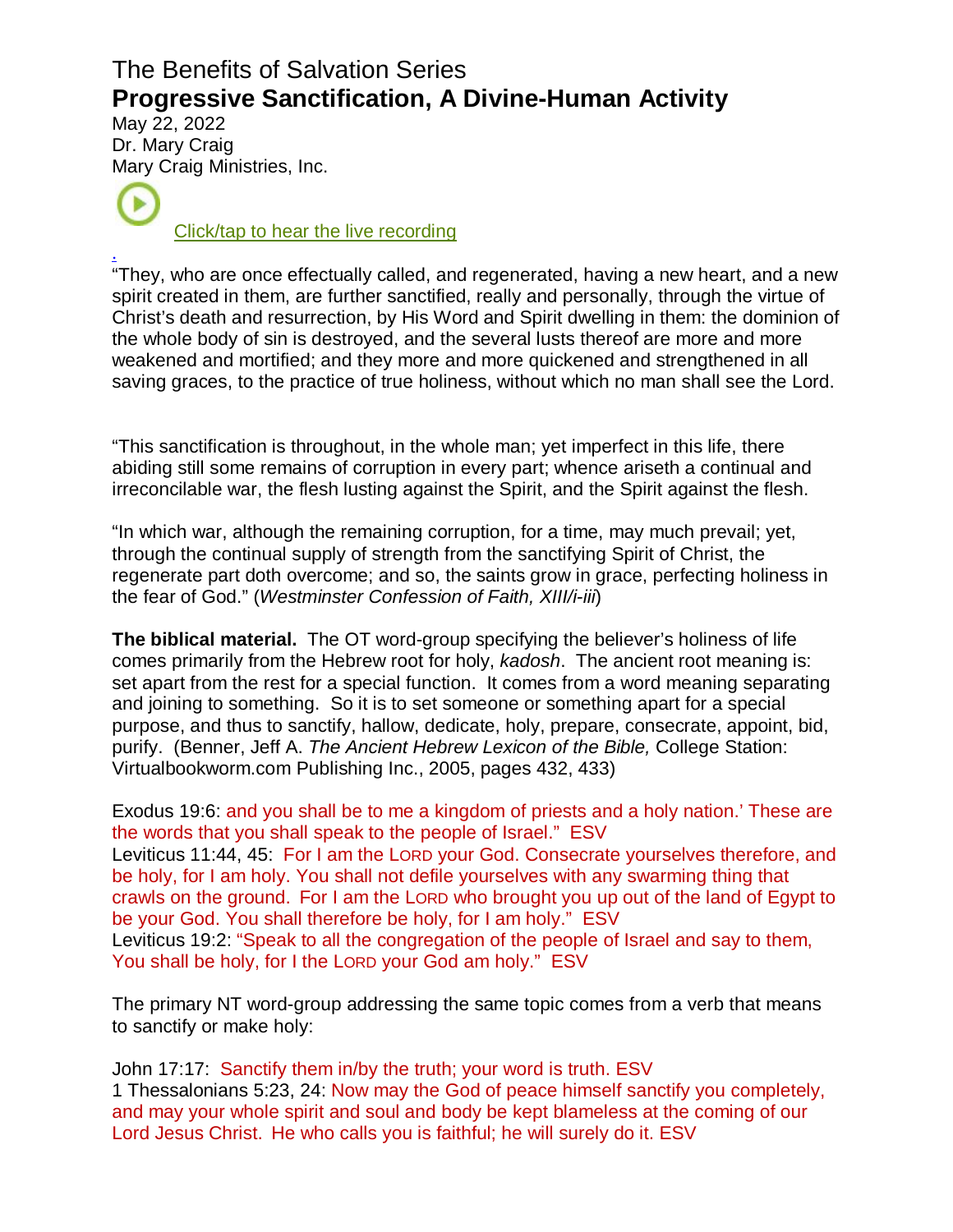Peter cites the OT command to fortify his demand in 1 Peter 1:15, 16: "But like the holy One who called you, be yourselves holy in all your behavior, because it has been written; 'Be holy, because I am holy.'" ESV

1 Thessalonians 4:3, 7: For this is the will of God, your sanctification: that you abstain from sexual immorality; that each one of you know how to control his own body in holiness and honor, not in the passion of lust like the Gentiles who do not know God; that no one transgress and wrong his brother in this matter, because the Lord is an avenger in all these things, as we told you beforehand and solemnly warned you. For God has not called us for impurity, but in holiness. ESV

Hebrews 12:14: Strive for peace with everyone, and for the holiness without which no one will see the Lord. ESV

2 Corinthians 7:1 gives the Christian's obligation to perfect a holy walk –

"…let us cleanse ourselves from all defilement of flesh and spirit, perfecting holiness out of reverence for God." The word for cleanse here has in it Greek for cathartic.

**The nature of the sanctified life.** Throughout his life, from the moment of his regeneration and conversion to the moment of his elevation to heavenly glory, the believer, by virtue of his union with Christ's death and resurrection and through the power of God's Word and Spirit dwelling within him, will experience progressive sanctification. In this process the deeds of the flesh which still remain will be put to death and all saving graces will grow in their place. Thus:

Romans 8:13: For if you live according to the flesh you will die, but if by the Spirit you put to death the deeds of the body, you will live. ESV Colossians 3:5: Put to death therefore what is earthly in you: sexual immorality, impurity, passion, evil desire, and covetousness, which is idolatry. ESV (See Colossians 3:5-17.)

Paul expects the believer to conform his ongoing experience with sin to his definitive death to sin. Thus…be transformed:

Romans 12:2: Do not be conformed to this world, but be transformed by the renewal of your mind, that by testing you may discern what is the will of God, what is good and acceptable and perfect. ESV

2 Corinthians 3:18: And we all, with unveiled face, beholding the glory of the Lord, are being transformed into the same image from one degree of glory to another. For this comes from the Lord who is the Spirit. ESV

Ephesians 4:11-16: And He gave some as apostles, and some as prophets, and some as evangelists, and some as pastors and teachers, for the equipping of the saints for the work of service, to the building up of the body of Christ; until we all attain to the unity of the faith, and of the knowledge of the Son of God, to a mature man, to the measure of the stature which belongs to the fullness of Christ. As a result, we are no longer to be children, tossed here and there by waves and carried about by every wind of doctrine, by the trickery of men, by craftiness in deceitful scheming; but speaking the truth in love, we are to grow up in all aspects into Him who is the head, even Christ, from whom the whole body, being fitted and held together by what every joint supplies, according to the proper working of each individual part, causes the growth of the body for the building up of itself in love. ESV

Philippians 1:9-11: And this I pray, that your love may abound still more and more in real knowledge and all discernment, so that you may approve the things that are excellent, in order to be sincere and blameless until the day of Christ; having been filled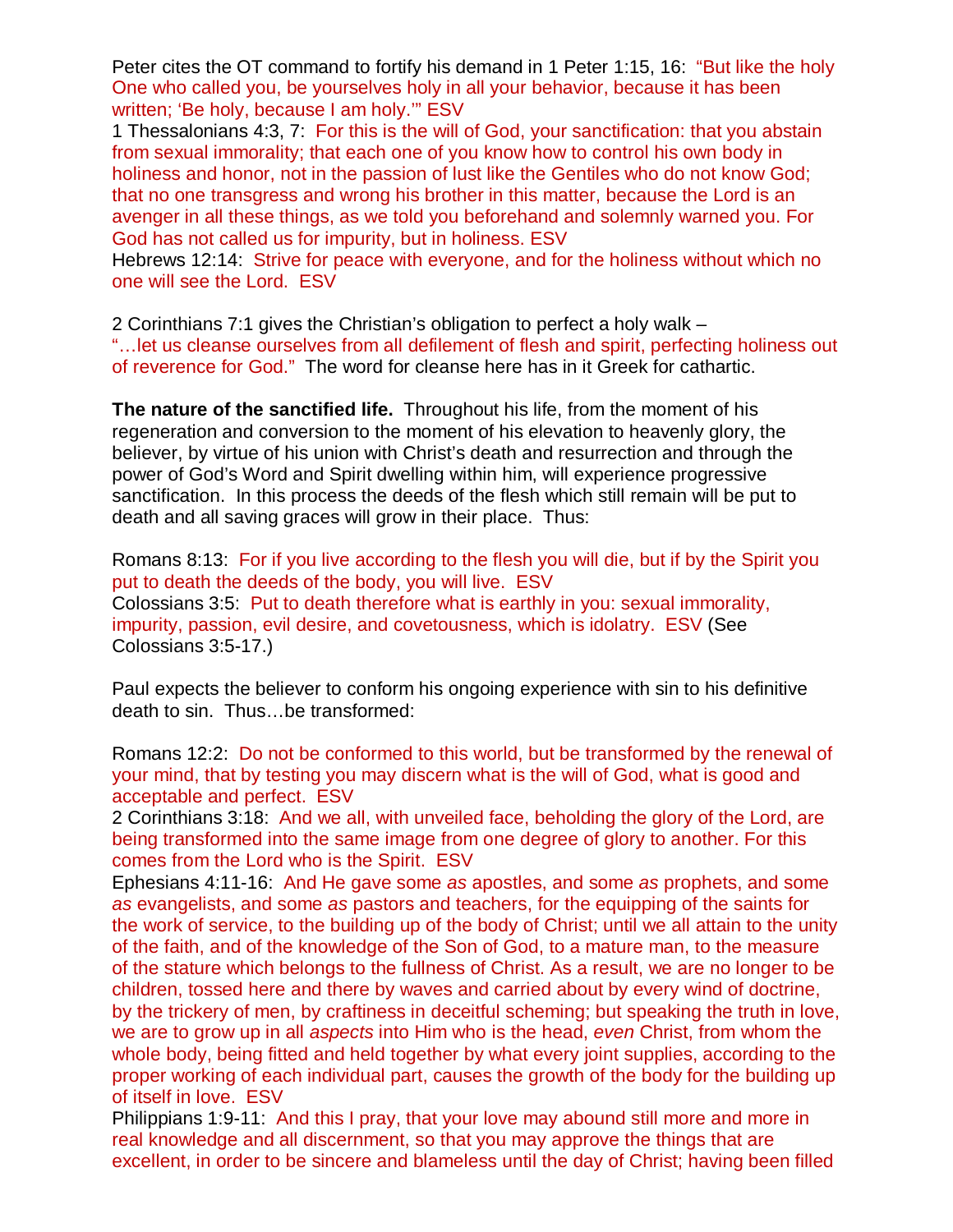with the fruit of righteousness which *comes* through Jesus Christ, to the glory and praise of God. ESV

Philippians 3:13, 14: Brethren, I do not regard myself as having laid hold of it yet; but one thing I do: forgetting what lies behind and reaching forward to what lies ahead, I press on toward the goal for the prize of the upward call of God in Christ Jesus. ESV Colossians 1:9-12: For this reason also, since the day we heard of it, we have not ceased to pray for you and to ask that you may be filled with the knowledge of His will in all spiritual wisdom and understanding, so that you will walk in a manner worthy of the Lord, to please Him in all respects, bearing fruit in every good work and increasing in the knowledge of God; strengthened with all power, according to His glorious might, for the attaining of all steadfastness and patience; joyously giving thanks to the Father, who has qualified us to share in the inheritance of the saints in Light. ESV

1 Thessalonians 3:12, 13: and may the Lord cause you to increase and abound in love for one another, and for all people, just as we also do for you; so that He may establish your hearts without blame in holiness before our God and Father at the coming of our Lord Jesus with all His saints. ESV

1 Peter 2:2: As newborn babes, desire the sincere milk of the word, that ye may grow thereby: KJV

2 Peter 3:17, 18: Therefore, beloved, since you already know these things, be on your guard so that you will not be carried away by the error of the lawless and fall from your secure standing. [But](https://biblehub.com/greek/1161.htm) [grow](https://biblehub.com/greek/837.htm) [in](https://biblehub.com/greek/1722.htm) [the grace](https://biblehub.com/greek/5485.htm) [and](https://biblehub.com/greek/2532.htm) [knowledge](https://biblehub.com/greek/1108.htm) [of our](https://biblehub.com/greek/1473.htm) [Lord](https://biblehub.com/greek/2962.htm) [and](https://biblehub.com/greek/2532.htm) [Savior](https://biblehub.com/greek/4990.htm) [Jesus](https://biblehub.com/greek/2424.htm) [Christ. To Him be the glory both now and to the day of eternity. Amen. Berean](https://biblehub.com/greek/5547.htm) 

There is nothing status quo about the Christian experience. The believer dies more and more unto sin and lives more and more unto righteousness and holiness. I say for myself that I do not want to stagnate; I do not want to be shelved. By God's grace, I want to press toward the mark for the prize of the high calling of God in Christ Jesus. (Philippians 3)

**The threefold pattern of the sanctified life.** The Scriptures set forth a distinct and unmistakable threefold standard of holiness according to which believers are to pattern their lives, namely, the ethical holiness of God, His preceptive\* will, and Christ Himself.

- 1. Since man was created originally in God's image (Gen 1.26, 27) and, according to Paul, is recreated by grace according to God's image in knowledge and true righteousness and holiness (Eph. 4:24; Col 3:10), the Scriptures summon the believer to strive to equal the ethical holiness of God Himself. Lev. 11:44, 45; 19:2; 1 Peter 1:15, 16. Also, Mt 5:48, Luke 6:36, Eph. 4:32, Col 3:13, e.g. Strive, though it doesn't fully happen due to the sin nature and finiteness of humankind. Become what God declares us to be.
- 2. Revelation defines that likeness to God according to which believers' lives are to be patterned concretely in terms of conformity to His preceptive\* will for them the moral law or ten commandments (Ex. 20:1-17; Deut. 5:6-21), i.e., the precepts of God. This use of the law has come to be known as the "third use of the law," the other two uses being, first, its moral standards which are to serve as the rule of all true civil righteousness, and second, its "tutorial" work of convicting sinners, through the agency of the Holy Spirit, of their sins and thus driving them to Christ that they may be justified by faith (Galatians 3:24).

Christ did not dissolve the moral law but strengthened this obligation. Although true believers are not under the law, as a covenant of works or law-keeping, to be thereby justified, or condemned, nevertheless, it is of use as a rule of life informing of the will of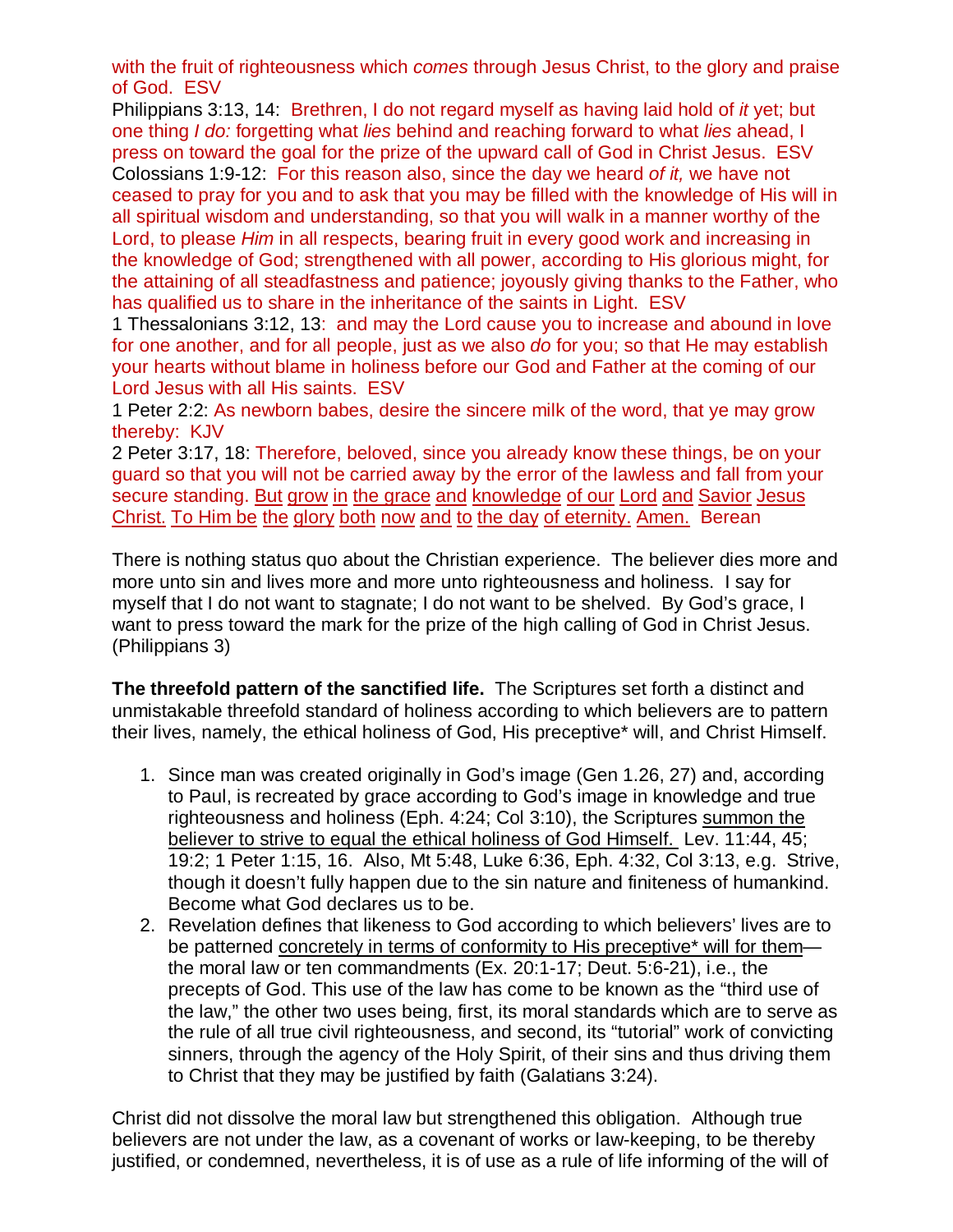God and man's duty. It directs and binds believers to walk accordingly. It reveals the sinful pollutions of one's nature, heart, and life. By examining oneself against the standard of God's moral law, one may come to further conviction of, humiliation for, and hatred against sin and also gain a clearer sight of the need of Christ and more appreciation of the perfection of Christ's obedience.

For the regenerate, the moral law restrains corruption in that it forbids sin. The threatenings of it serve to show what even their sins deserve and what afflictions in this life they may expect for them, although freed from the curse thereof threatened in the law. Likewise, the promises of it show God's approbation [approval] of obedience and what blessings may be expected upon the performance thereof; although not as due by the law as a covenant of works since a person's doing good and/or refraining from is no evidence of his/her being under the law and not under grace. By the works of the law, no one is justified.

Paul speaks of the law of God as holy, just, spiritual, and good (Romans 7:12, 14, 16; 1 Timothy 1:8) and contends that all the world is accountable to God because all men are "under the law" (Romans 3:19). Man has nothing to say against the charge of sin; the law was intended to convict and convince all people of their guilt, or liability to punishment, before God. All are guilty, and so no one can be justified by his/her own personal character or conduct. Romans 3:20. All have sinned. The Holy Spirit, the Spirit of Christ, subdues and enables the will of man to comply with God's preceptive\* will freely and cheerfully.

NT writers directly cite some of the commandments:

Romans  $7:7$  (the  $10^{th}$ ) Romans 13:8, 9 (the  $6^{th}$ ,  $7^{th}$ ,  $8^{th}$ ,  $10^{th}$ ) Ephesians 6:1-3 (the  $5<sup>th</sup>$ ) James 2:10, 11 (the  $6<sup>th</sup>$  and  $7<sup>th</sup>$ )

Likewise in James 2:10 James emphasizes the principle of the law's unitary wholeness. Also, the apostles allude to every commandment:

Commandments 1-3: Romans 1:21-30; 2:22, 1 Cor. 6:9, Eph. 5:5, Col 3:5, James 2:7, 19, Rev 21:7 Commandment 4: Acts 20:7, 1 Cor. 16:2, Rev 1:10. Hebrews 3:7-4:13 Commandment 5: Romans 1:3; Eph. 6:2, 3; Col 3.20: 1 Timothy 1:9 Commandment 6: Romans 1:29; 13.9; 1 Timothy 1:9, 10; James 2:11; 1 John 3:15; Revelation 21:8 Commandment 7: Romans 2:22; 13:9, 1 Cor. 6:9, Eph. 5:3; 1 Thess. 4:3, 1 Timothy 1:10, James 2:11; Rev 21:8 Commandment 8: Romans 2:21; 13:9, 1 Cor. 6:10, Eph. 4:28; 1 Timothy 1:10 Commandment 9: Romans 13:9, Eph. 4:25, Col 3:9, 1 Timothy 1:10, Rev 21:8 Commandment 10: Romans 1:29; 7:7-8; 13:9, 1 Cor. 6:10, Gal 5:26, Eph. 5:5, Col. 3:5, Hebrews 13:5

Jesus Himself summarized the OT law as love commandments, namely, to love God with all one's heart, mind, soul, and strength; and to love one's neighbor as oneself (Deut. 6:5; Lev 19:18, Mt 22:37-40, Mark 12:29-31 and also Romans 13:8-19). Indeed love for God is defined in terms of obedience to God's law: "This is love for God, that we keep His commandments." (1 John 5:3)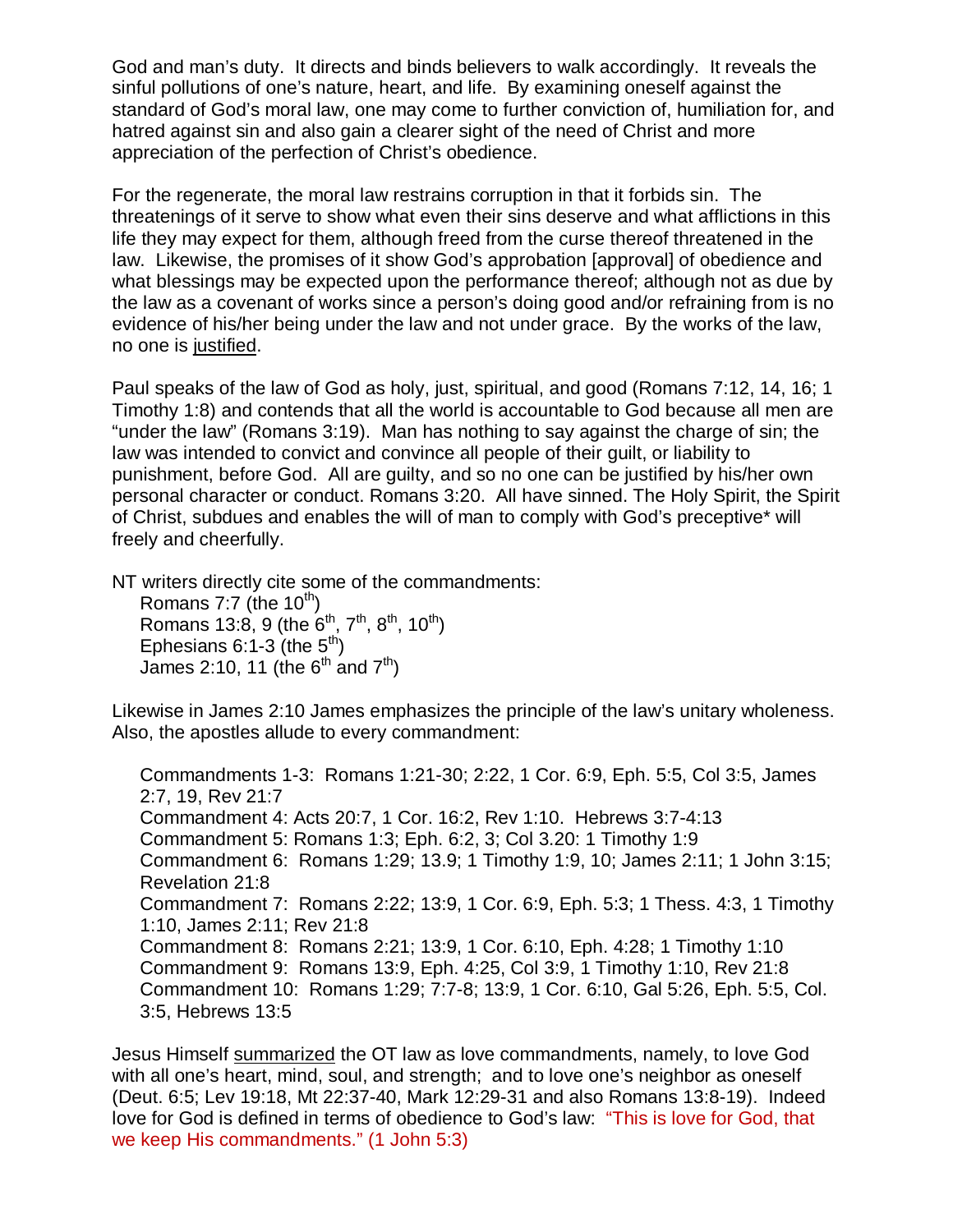Why? God's law shows us what love looks like. It also gives us boundaries between what is life and what is death, between what is holy and what is not holy, between what is clean and what is not clean, etc. Whatever threatens the life—whether a person or community or even of the creation—moves outside the boundaries into death, and is, therefore, sin. It misses the mark. It is not loving and it is not contributing to life. It does not reflect the nature of the Living and True God.

3. Since Christ was "born under the law" and perfectly fulfilled all of its precepts, and since conformity to the image of Christ is the Father's predestinated end for them (Romans 8:29), Christ Himself is set before the believer as the supreme example of the pattern of sanctification. (John 13:15; Phil 2:5ff; 1 Peter 2:21; 2 Cor. 3:18)

**The goal of the sanctified life.** The first and foremost goal of progressive sanctification is the glory of God Himself. We are transformed from glory to glory. Romans 5:2; Phil. 1:11; 1 Thess. 2:12; 1 Peter 5:10.

And He that sat upon the throne said, Behold, I make all things new. And He said unto me, Write: for these words are true and faithful. **<sup>6</sup>**And He said unto me, It is done. I am Alpha and Omega, the beginning and the end. I will give unto him that is athirst of the fountain of the water of life freely. **<sup>7</sup>**He that overcomes shall inherit all things; and I will be his God, and he shall be my son. **<sup>8</sup>**But the fearful, and unbelieving, and the abominable, and murderers, and whoremongers, and sorcerers, and idolaters, and all liars, shall have their part in the lake which burns with fire and brimstone: which is the second death. Revelation 21:5-8. KJV

#### \*Preceptive - Definition: **adjective**

- 1. Of, relating to, or expressing a rule or principle that prescribes a particular course of action or conduct.
- 2. Instructive; didactic.

The American Heritage® Dictionary of the English Language, 5th Edition.

#### Bibliography:

Benner, Jeff A. The Ancient Hebrew Lexicon of the Bible, College Station: Virtualbookworm.com Publishing Inc., 2005.

 Reymond, Robert L. A New systematic Theology of the Christian Faith. Nashville: Thomas Nelson Publishers, 1998.

 The American Heritage® Dictionary of the English Language, 5th Edition.

Westminster Confession of Faith, XIII/i-iii

### PRAY:

Now may the God of peace himself sanctify you completely, and may your whole spirit and soul and body be kept blameless at the coming of our Lord Jesus Christ. He who calls you is faithful; he will surely do it. ESV Lord, grant that we might cleanse ourselves from all defilement of flesh and spirit, perfecting holiness out of reverence for